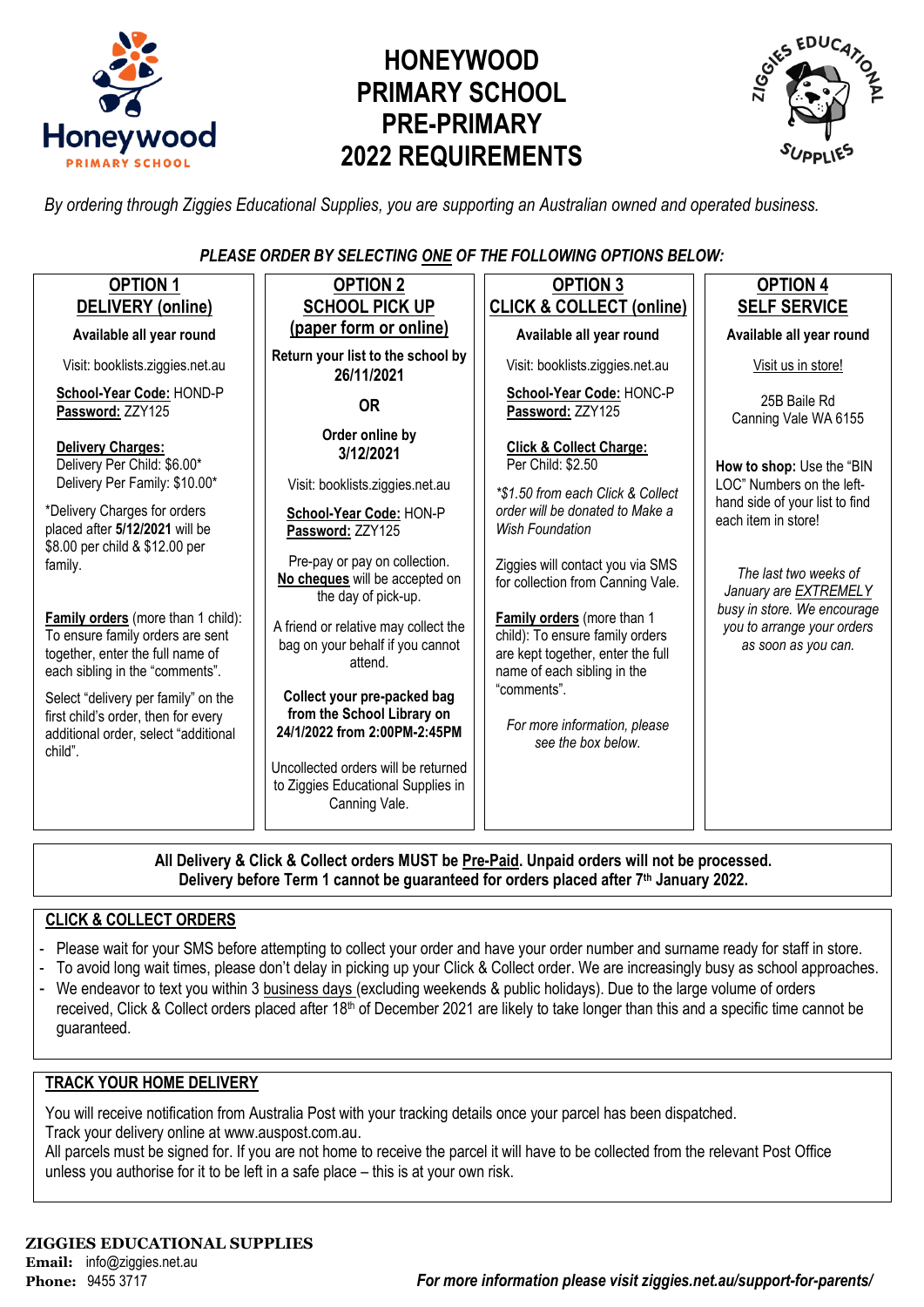

### **MISSING ITEMS**

Please ensure that you open your parcel and check your order as soon as you receive it. If you have any items missing from your pack that are not listed as being on back order, PLEASE NOTIFY US WITHIN 14 DAYS OF RECEIVING your order by emailing info@ziggies.net.au.

*Any claims made after this date will not be accepted.*

### **REFUNDS**

- Refunds will be granted for textbooks/workbooks on your Requirements List that are in **PERFECT** condition up to the **14th February 2022** or **14 days from date of purchase** (whichever is the latter).
	- PERFECT condition = still wrapped in packaging, no name written on, no bent corners, no book covering.
- **NO REFUNDS WILL BE GIVEN FOR DIGITAL PRODUCTS.**
- Ziggies will gladly refund or exchange any items deemed faulty from the manufacturer.
- **NO REFUNDS WILL BE ISSUED FOR ITEMS MARKED WITH A #, THESE ITEMS ARE FIRM SALE.**

**Please note: A refund or exchange cannot be given if the receipt is not presented.**

| <b>Store Trading Hours:</b>                                                                                                                                                                       |                                                                                                                                                  | <b>Store locations:</b>                                                                                                                                |  |  |
|---------------------------------------------------------------------------------------------------------------------------------------------------------------------------------------------------|--------------------------------------------------------------------------------------------------------------------------------------------------|--------------------------------------------------------------------------------------------------------------------------------------------------------|--|--|
| Mon – Fri                                                                                                                                                                                         | $9:00am - 5:00pm$                                                                                                                                | 25B Baile Rd<br>❖<br>Canning Vale WA 6155                                                                                                              |  |  |
| Saturday                                                                                                                                                                                          | $9:00$ am $-1:00$ pm                                                                                                                             |                                                                                                                                                        |  |  |
| <b>Extended hours:</b><br>Sat 8 <sup>th</sup> Jan<br>Sat 15 <sup>th</sup> Jan                                                                                                                     | $9:00$ am $-3:00$ pm<br>$9:00am - 3:00pm$                                                                                                        | <b>Parking:</b> Please be aware that there is limited parking in the<br>last two weeks of January. Please be respectful of<br>neighbouring businesses. |  |  |
| Sat 22 <sup>nd</sup> Jan<br>Thurs 27 <sup>th</sup> Jan<br>Fri 28 <sup>th</sup> Jan<br>Sat 29 <sup>th</sup> Jan<br>Sun 30 <sup>th</sup> Jan<br>Mon 31 <sup>st</sup> Jan<br>Sat 5 <sup>th</sup> Feb | $9:00am - 5:00pm$<br>$8:00am - 6:00pm$<br>$8:00am - 6:00pm$<br>$9:00am - 5:00pm$<br>$11:00am - 4:00pm$<br>$8:00am - 6:00pm$<br>$9:00am - 3:00pm$ | To avoid parking issues, we strongly encourage you to visit<br>our store earlier or select the delivery option.                                        |  |  |
| * Christmas Eve (24th Dec) 9:00am-3:00pm<br>* Closed all public holidays (i.e. Christmas Day,<br>Boxing Day, New Year's Day, Australia Day etc.)                                                  |                                                                                                                                                  |                                                                                                                                                        |  |  |

### **Covid-19**

Due to the current situation with Covid-19, we will be monitoring and restricting (if necessary) the number of customers in store for the safety of our customers and staff. If you are visiting our stores in the last 2 weeks of January, please be aware that you may need to wait in line to enter our stores for self-service, so please limit the number of family members you bring with you. We highly recommend that you visit before this time. All customers will be required to sign in using the Safe WA App or the manual register.

### **Plastic Bags**

We encourage you to bring re-usable bags into store if doing self-service. Re-usable plastic and fabric bags will be available to purchase if required.

### **Parents to Supply**

- 1 x Boxes of Tissues
- 1 x Pack of 2 Paper Towel
- 1 x Pack snap lock bags (any size)
- 1 x Library Bag

**ZIGGIES EDUCATIONAL SUPPLIES**

**Email:** info@ziggies.net.au

**Phone:** 9455 3717 *For more information please visit ziggies.net.au/support-for-parents/*